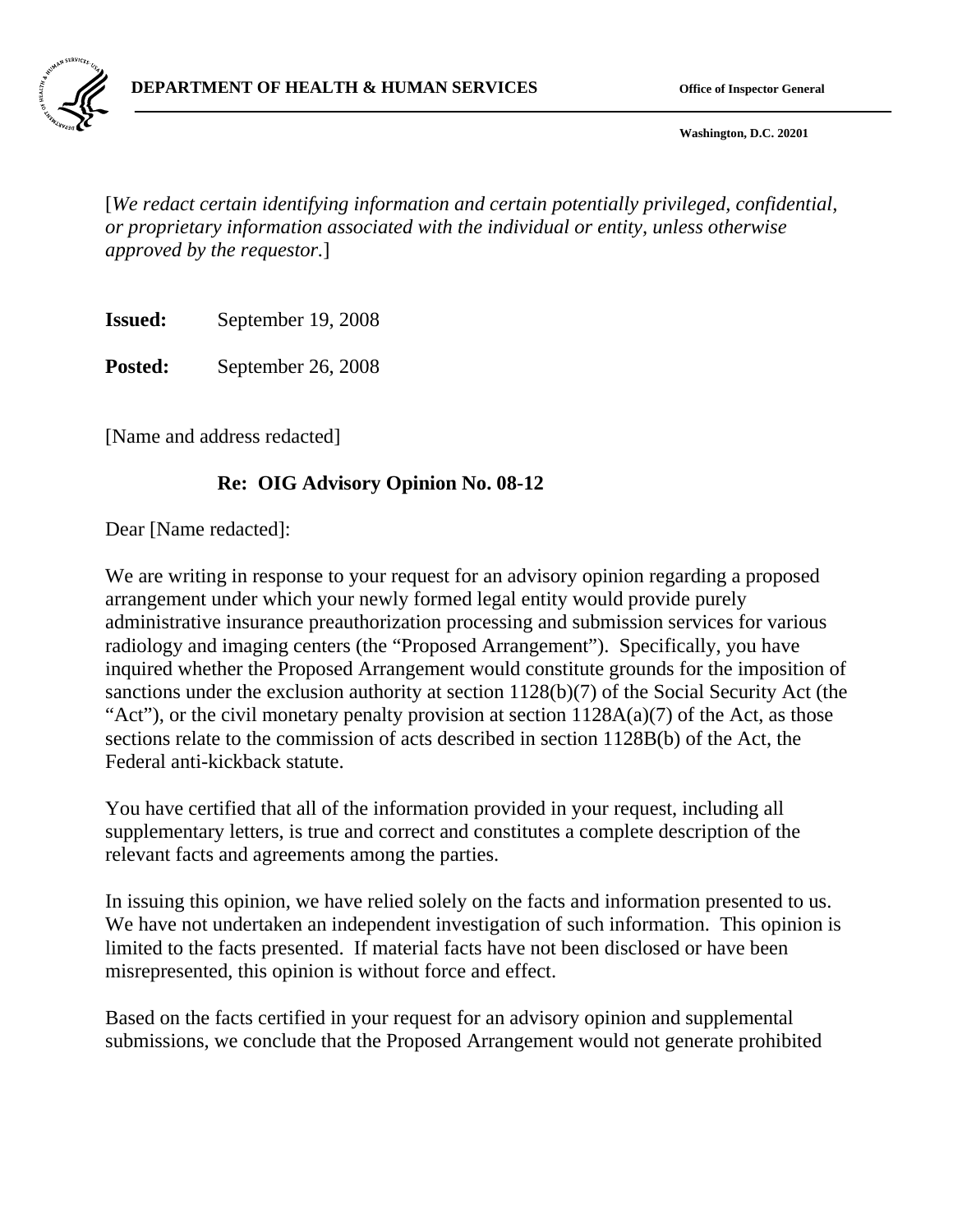Page 2 – OIG Advisory Opinion No. 08-12

remuneration under the anti-kickback statute. Accordingly, the Office of Inspector General ("OIG") would not impose administrative sanctions on you under sections 1128(b)(7) or 1128A(a)(7) of the Act (as those sections relate to the commission of acts described in section 1128B(b) of the Act) in connection with the Proposed Arrangement. This opinion is limited to the Proposed Arrangement and, therefore, we express no opinion about any ancillary agreements or arrangements disclosed or referenced in your request letter or supplemental submissions.

This opinion may not be relied on by any persons other than you, the requestor of this opinion, and is further qualified as set out in Part IV below and in 42 C.F.R. Part 1008.

# **I. FACTUAL BACKGROUND**

 $\overline{a}$ 

Under the Proposed Arrangement, you (the "Requestor"), would form and wholly own and manage a new legal entity ("Newco"). Newco would contract with various radiology and imaging centers across the nation (each a "Center," and collectively, the "Centers") and provide purely administrative services consisting solely of the processing and submission of insurance preauthorizations for certain radiology and imaging procedures whenever a Center's patient's insurer<sup>[1](#page-1-0)</sup> required such a preauthorization (the "Services").<sup>[2](#page-1-1)</sup>

The Centers would provide Newco with the pertinent patient information required for Newco to process and submit the preauthorizations.<sup>[3](#page-1-2)</sup> In return for performance of the Services, the Centers would pay Newco a "per service" fee for each preauthorization processed and submitted, regardless of whether or not the patient's insurer ultimately grants the preauthorization for the subject radiology or imaging procedure. The Requestor has certified that the fee would be the same for all Centers, and would represent fair market value in an arm's-length transaction for the Services. Neither the Requestor nor Newco (nor their affiliates) would have any other direct or indirect financial relationship with the

<span id="page-1-0"></span><sup>&</sup>lt;sup>1</sup> The vast majority of preauthorizations would be submitted with respect to patients insured by private payors; however, it is possible that the Services could be provided under the Proposed Arrangement in connection with Federal health care program beneficiaries (e.g., a Center's patient could be a Medicare beneficiary enrolled in a Medicare Advantage plan that has preauthorization requirements).

<span id="page-1-1"></span><sup>&</sup>lt;sup>2</sup> The Services would not include any marketing services or any management services other than the administrative preauthorization services described in the Proposed Arrangement.

<span id="page-1-2"></span><sup>&</sup>lt;sup>3</sup> The Centers would be Newco's only source of patient information; if Newco needed additional information to perform the Services, the additional information would be obtained by the Centers and provided to Newco. The Requestor has certified that the parties would comply with applicable state and Federal laws, rules, and regulations related to the privacy of such patient information.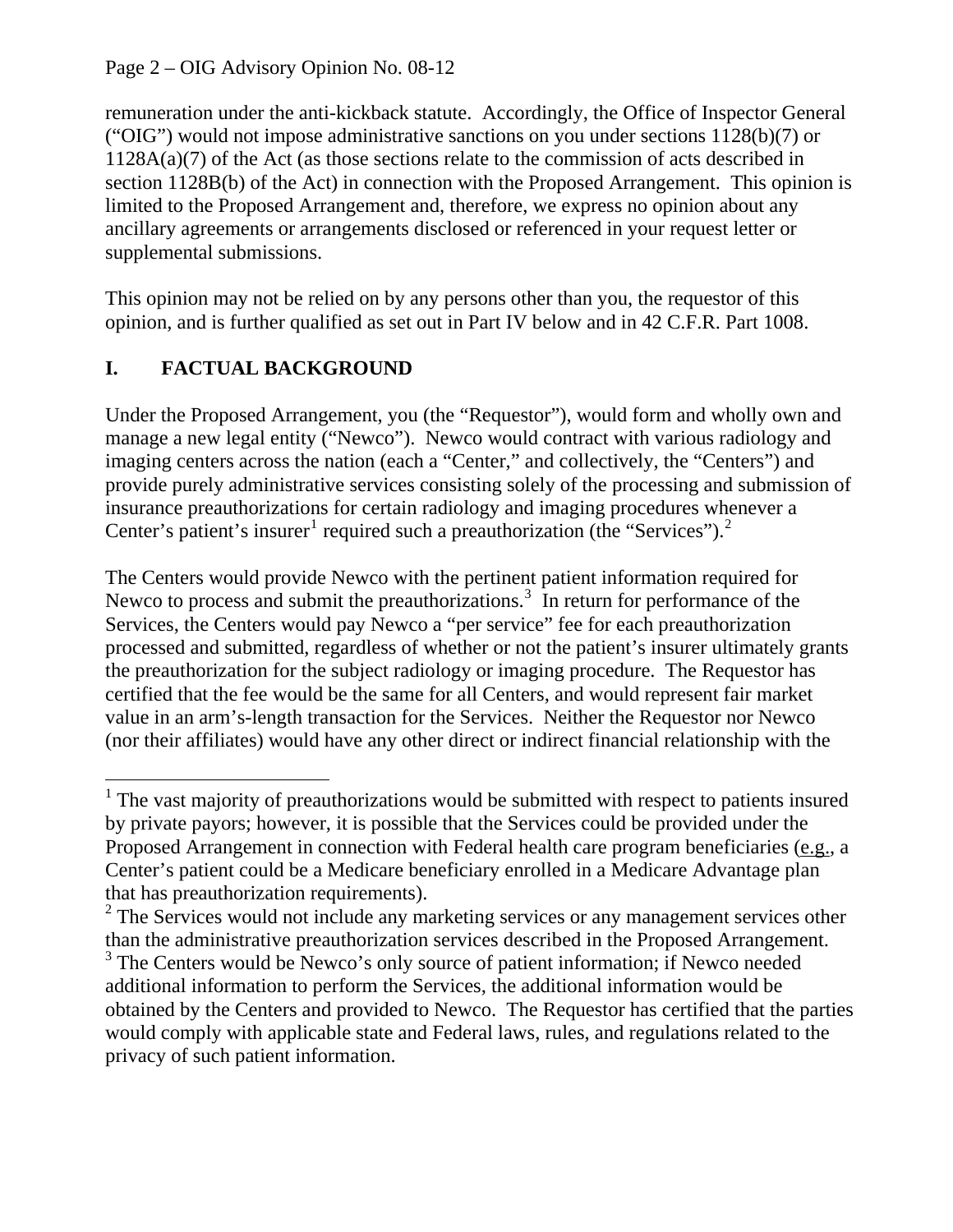Centers or their affiliates. Further, the Requestor has certified that neither the Requestor nor Newco (nor their affiliates) is making, has made, or would make assurances to the Centers or any patient with respect to obtaining a preauthorization from any insurer.

The Requestor has also certified that neither the Requestor nor Newco (nor their affiliates) is, was, or would be: (i) a health care provider, practitioner, or supplier; (ii) in any way affiliated with the health care industry (other than through the performance of the Services under the Proposed Arrangement); (iii) in a position to receive or influence referrals of items or services covered under a Federal health care program; or (iv) in contact with private payor or Federal health care program beneficiaries in the performance of their businesses.

# **II. LEGAL ANALYSIS**

## **A. Law**

The anti-kickback statute makes it a criminal offense knowingly and willfully to offer, pay, solicit, or receive any remuneration to induce or reward referrals of items or services reimbursable by a Federal health care program. See section 1128B(b) of the Act. Where remuneration is paid purposefully to induce or reward referrals of items or services payable by a Federal health care program, the anti-kickback statute is violated. By its terms, the statute ascribes criminal liability to parties on both sides of an impermissible "kickback" transaction. For purposes of the anti-kickback statute, "remuneration" includes the transfer of anything of value, directly or indirectly, overtly or covertly, in cash or in kind.

The statute has been interpreted to cover any arrangement where one purpose of the remuneration was to obtain money for the referral of services or to induce further referrals. United States v. Kats, 871 F.2d 105 (9th Cir. 1989); United States v. Greber, 760 F.2d 68 (3d Cir.), cert. denied, 474 U.S. 988 (1985). Violation of the statute constitutes a felony punishable by a maximum fine of \$25,000, imprisonment up to five years, or both. Conviction will also lead to automatic exclusion from Federal health care programs, including Medicare and Medicaid. Where a party commits an act described in section 1128B(b) of the Act, the OIG may initiate administrative proceedings to impose civil monetary penalties on such party under section  $1128A(a)(7)$  of the Act. The OIG may also initiate administrative proceedings to exclude such party from the Federal health care programs under section 1128(b)(7) of the Act.

The Department of Health and Human Services has promulgated safe harbor regulations that define practices that are not subject to the anti-kickback statute because such practices would be unlikely to result in fraud or abuse. See 42 C.F.R. § 1001.952. The safe harbors set forth specific conditions that, if met, assure entities involved of not being prosecuted or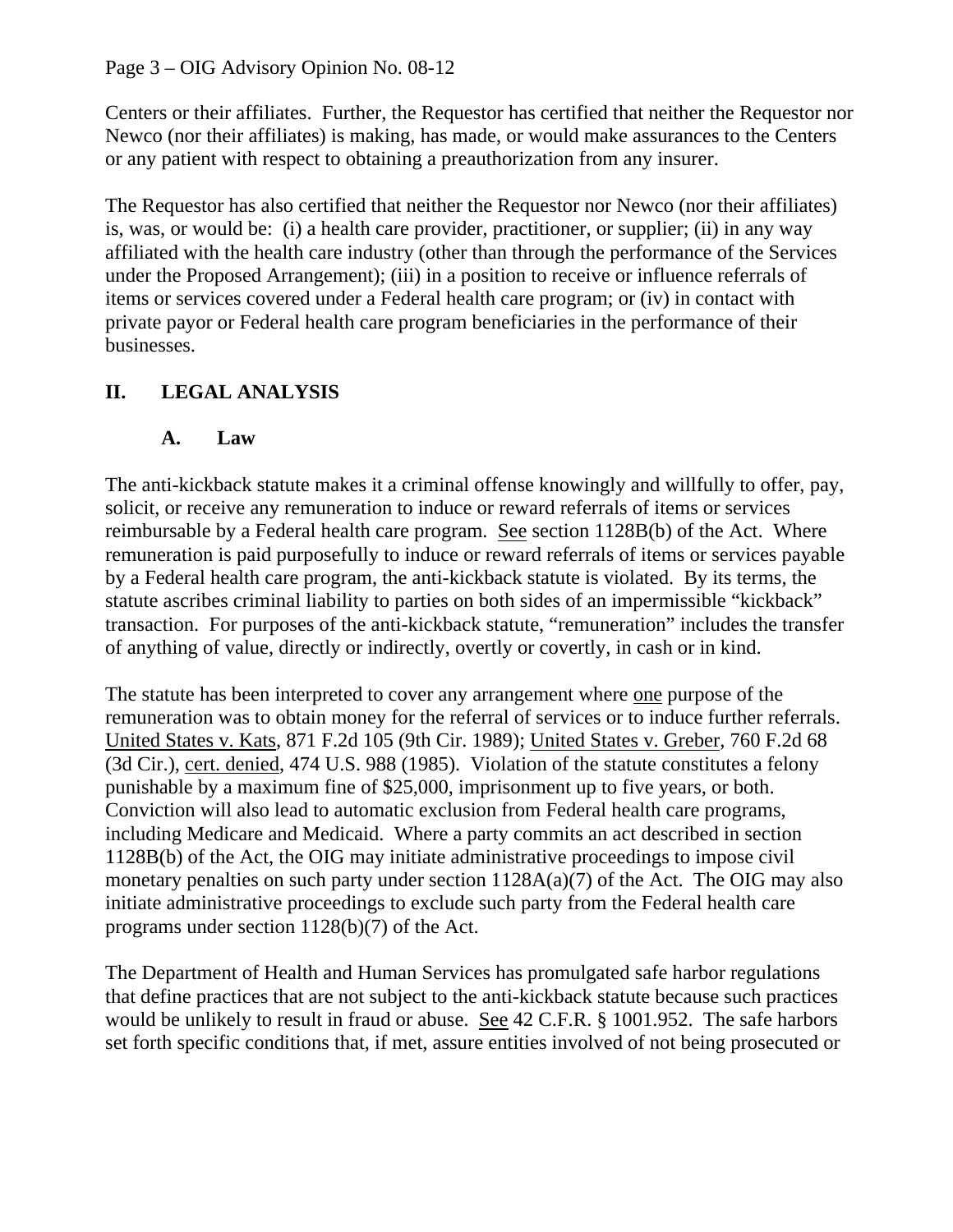#### Page 4 – OIG Advisory Opinion No. 08-12

sanctioned for the arrangement qualifying for the safe harbor. However, safe harbor protection is afforded only to those arrangements that precisely meet all of the conditions set forth in the safe harbor.

The safe harbor for personal services and management contracts, 42 C.F.R. § 1001.952(d), is potentially applicable to the Proposed Arrangement. In relevant part for purposes of this advisory opinion, the personal services and management contracts safe harbor requires that the aggregate compensation paid over the term of the agreement be set in advance. See 42 C.F.R. § 1001.952(d)(5). The Proposed Arrangement would not fit in the safe harbor because Newco would be paid on a per service basis, and, thus, the aggregate compensation would not be set in advance. However, the absence of safe harbor protection is not fatal. Instead, the Proposed Arrangement must be subject to case-by-case evaluation.

### **B. Analysis**

 $\overline{a}$ 

It is axiomatic that there can be no violation of the anti-kickback statute absent potential referrals of Federal health care program business. Notwithstanding the possibility that Newco could provide the Services<sup> $\frac{1}{4}$  $\frac{1}{4}$  $\frac{1}{4}$ </sup> in connection with a Federal health care program beneficiary, on the facts presented here,<sup>[5](#page-3-1)</sup> the Proposed Arrangement would not result in referrals of Federal health care program business.

First, neither the Requestor nor Newco (nor their affiliates) is, was, or would be a health care provider, practitioner, or supplier or in any way affiliated with the health care industry (other than through the performance of the Services under the Proposed Arrangement). Further, the Requestor proposes to furnish, through Newco, purely administrative services at an arm's-length fair market rate to health care providers and suppliers and has certified that neither the Requestor nor Newco (nor their affiliates) would have the ability to receive or influence referrals.

Second, the Proposed Arrangement is distinguishable from arrangements involving marketing services, which by their nature are intended to promote a particular item or service, because the Services are purely administrative and do not involve such promotion. Neither the Requestor nor Newco (nor their affiliates) would have contact with patients or with anyone other than the Centers. All patient information would be supplied by the

<span id="page-3-0"></span> $4$  We iterate that the Services provided pursuant to the Proposed Arrangement would be purely administrative services consisting solely of the processing and submission of insurance preauthorizations.

<span id="page-3-1"></span> $<sup>5</sup>$  Any change in the facts, including, but not limited to, the scope of the Services or the</sup> Requestor's, Newco's, or their affiliates' ability to receive or influence referrals could change our analysis and could result in an unfavorable opinion.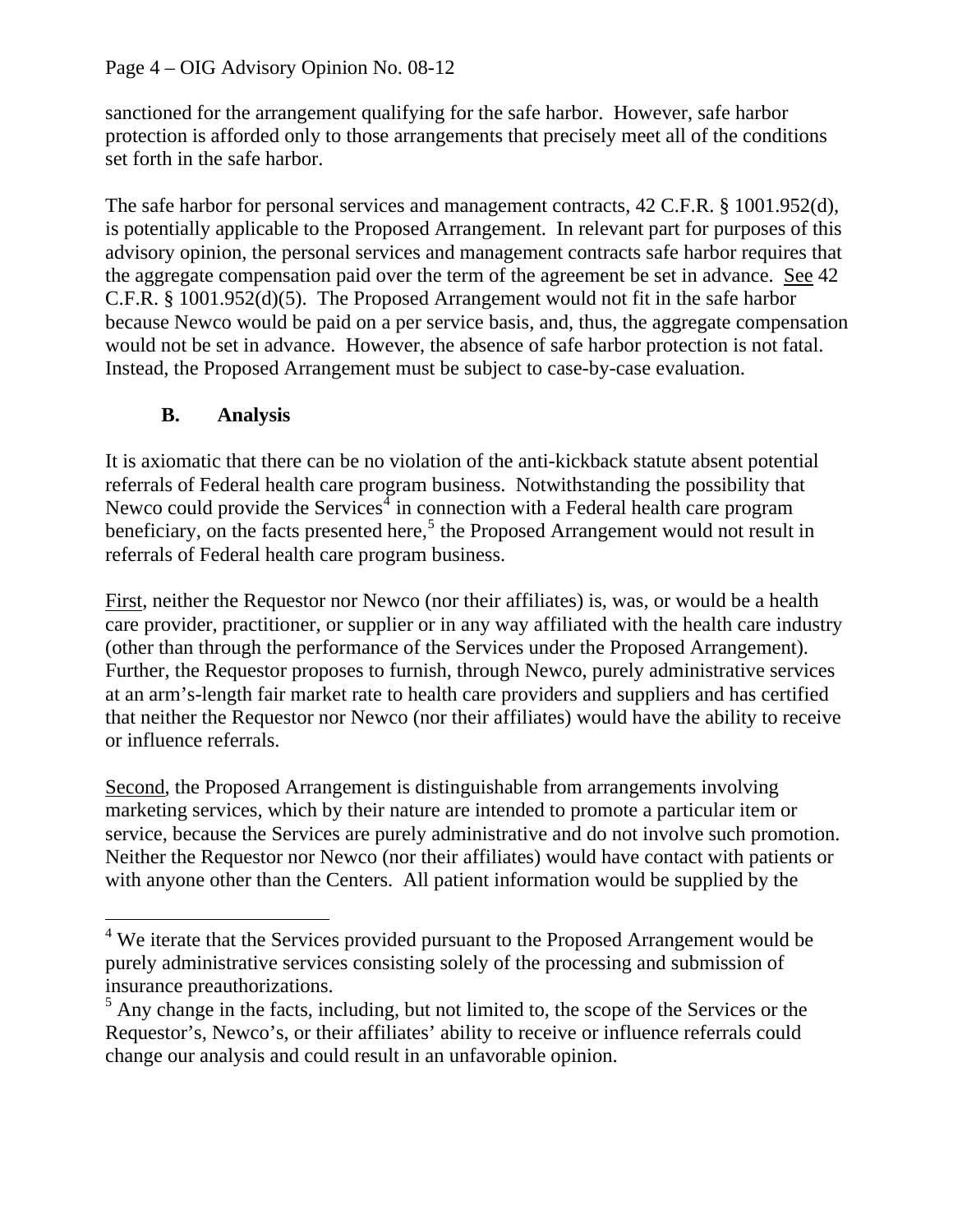#### Page 5 – OIG Advisory Opinion No. 08-12

Centers, without any independent development of information by the Requestor or Newco (or their affiliates) through contacts with Center referral sources (e.g., patients or physicians). The Services, therefore, do not rise to the level of arranging for or recommending purchasing, leasing, or ordering items or services payable under a Federal health care program. Moreover, Newco's Services do not involve coding, billing, or claims processing or review, which are activities that can, in some circumstances, generate Federal health care program business.

Third, the Proposed Arrangement is distinguishable from potentially problematic arrangements where administrative services are provided by, or on behalf of, a supplier, such as an imaging company or a manufacturer, to an existing or potential referral source. In those situations, there is a significant risk that at least one purpose of providing the services is to influence referrals to the party providing the services. As discussed above, however, the Requestor, Newco, and their affiliates are not, have not been, and would not be health care providers, practitioners, or suppliers, or affiliated with the health care industry (other than through the performance of the Services under the Proposed Arrangement).<sup>[6](#page-4-0)</sup> Further, the Requestor, Newco, and their affiliates do not have, have not had, and would not have contact with private payor or Federal health care program beneficiaries in the performance of their businesses. The limitations inherent in these facts support the Requestor's certifications that the Requestor, Newco, and their affiliates are not in a position to receive or influence referrals of Federal health care program business and the conclusion that the Proposed Arrangement does not share the same significant risk of fraud and abuse present in the aforementioned potentially problematic arrangements.

In light of the foregoing, the Proposed Arrangement would not result in referrals of Federal health care program business. We express no opinion about any relationships between the Centers and their referral sources. We note, however, that if a Center or other third party (such as a manufacturer) paid Newco to provide the Services for or on behalf of a referral source (such as a physician), and thus relieved the referral source of the costs of processing and submitting preauthorizations, then the Center or other third party could be providing prohibited remuneration to the referral source, in violation of the anti-kickback statute.

### **III. CONCLUSION**

 $\overline{a}$ 

Based on the facts certified in your request for an advisory opinion and supplemental submissions, we conclude that the Proposed Arrangement would not generate prohibited remuneration under the anti-kickback statute. Accordingly, the OIG would not impose administrative sanctions on you under sections  $1128(b)(7)$  or  $1128A(a)(7)$  of the Act (as

<span id="page-4-0"></span><sup>&</sup>lt;sup>6</sup> Neither the Requestor nor Newco (nor their affiliates) would have any other direct or indirect financial relationship with the Centers or their affiliates.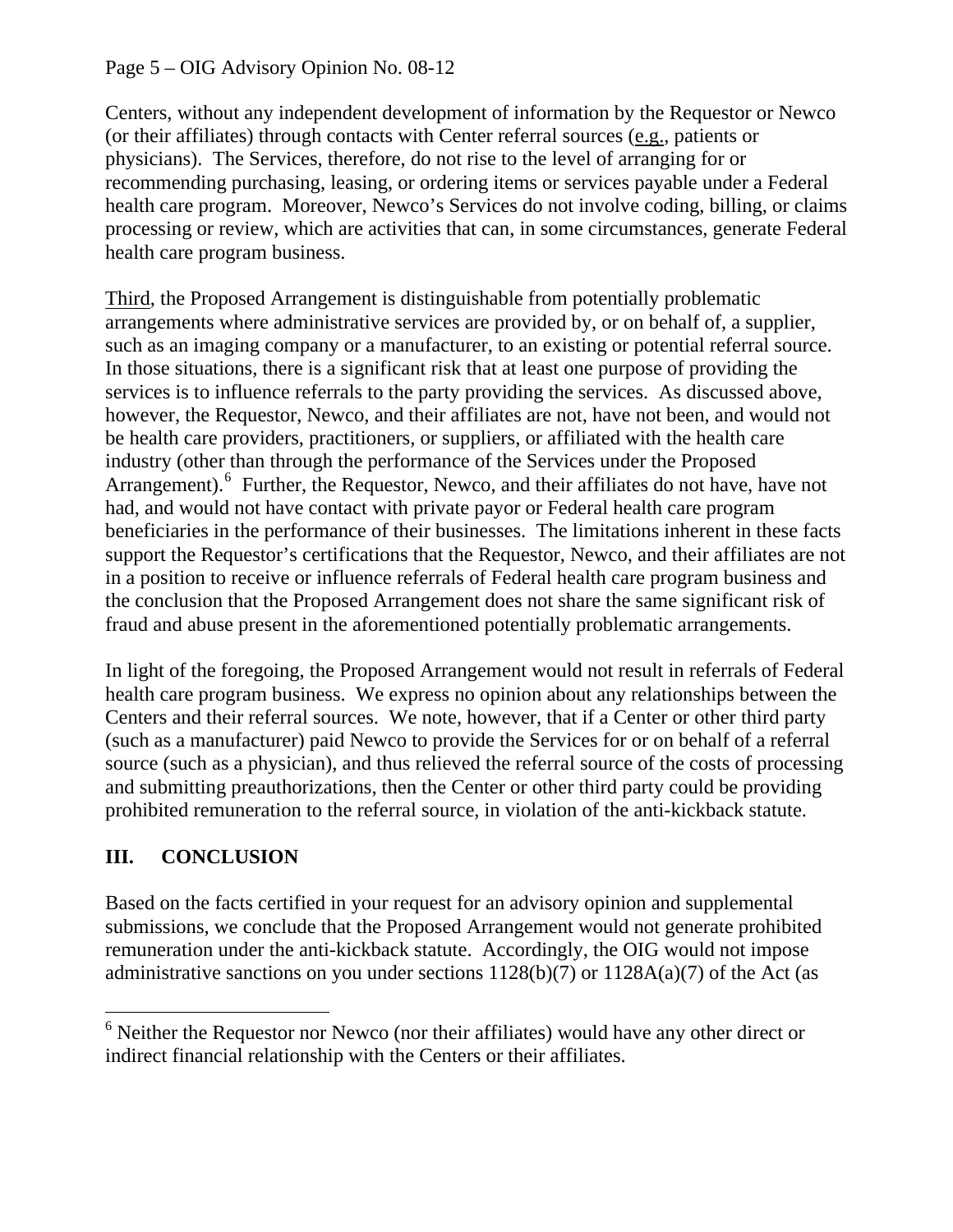Page 6 – OIG Advisory Opinion No. 08-12

those sections relate to the commission of acts described in section 1128B(b) of the Act) in connection with the Proposed Arrangement. This opinion is limited to the Proposed Arrangement and, therefore, we express no opinion about any ancillary agreements or arrangements disclosed or referenced in your request letter or supplemental submissions.

## **IV. LIMITATIONS**

The limitations applicable to this opinion include the following:

- This advisory opinion is issued only to you, the requestor of this opinion. This advisory opinion has no application to, and cannot be relied upon by, any other individual or entity.
- This advisory opinion may not be introduced into evidence in any matter involving an entity or individual that is not a requestor of this opinion.
- This advisory opinion is applicable only to the statutory provisions specifically noted above. No opinion is expressed or implied herein with respect to the application of any other Federal, state, or local statute, rule, regulation, ordinance, or other law that may be applicable to the Proposed Arrangement, including, without limitation, the physician self-referral law, section 1877 of the Act.
- This advisory opinion will not bind or obligate any agency other than the U.S. Department of Health and Human Services.
- This advisory opinion is limited in scope to the specific arrangement described in this letter and has no applicability to other arrangements, even those which appear similar in nature or scope.
- No opinion is expressed herein regarding the liability of any party under the False Claims Act or other legal authorities for any improper billing, claims submission, cost reporting, or related conduct.

This opinion is also subject to any additional limitations set forth at 42 C.F.R. Part 1008.

The OIG will not proceed against the Requestor with respect to any action that is part of the Proposed Arrangement taken in good faith reliance upon this advisory opinion, as long as all of the material facts have been fully, completely, and accurately presented, and the Proposed Arrangement in practice comports with the information provided. The OIG reserves the right to reconsider the questions and issues raised in this advisory opinion and,